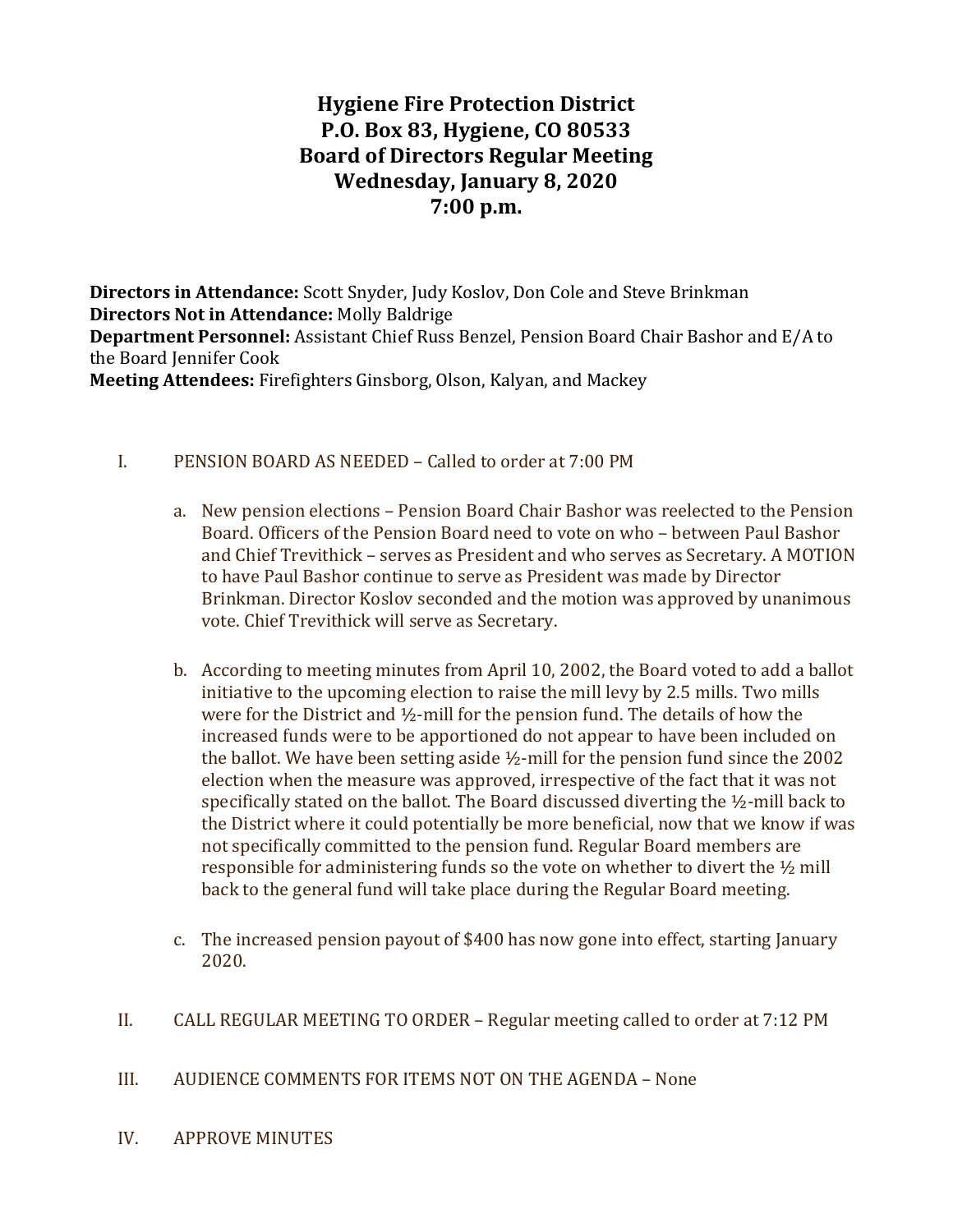- a. Regular Meeting, November 13, 2019 A MOTION to approve the regular meeting minutes with the changes requested by Director Snyder was made by Director Brinkman. Director Cole seconded and the motion was approved by unanimous vote.
- b. Regular Meeting, December 11, 2019 No vote on the December minutes until there is a quorum of Board members who attended that meeting.
- c. Special Meeting, December 12, 2019 A MOTION to approve the special meeting minutes was made by Director Brinkman. Director Koslov seconded and the motion was approved by unanimous vote.

## V. REPORTS

- a. Secretary's report
	- i. Upcoming deadlines Pancake Supper on February 15
	- ii. Status:
		- 1. DEO Training
			- Marty Butley and his wife, Gayle, went though Designated Election Official training yesterday at Lyons Gaddis. Gayle will serve as assistant DEO and help Marty as needed.
			- Director Koslov will work with Jen to get all election and transparency documents onto the online archives, and with Brian Sanders to get transparency and relevant election documents posted to the website.
		- 2. Disclosure Document Has been filed with the county
		- 3. Boundary Map Has been filed with the state and county
		- 4. Transparency Form Has been filed with the state and county
- b. Chief's Report
	- i. Fuel Tanks Discussions with the Boulder County are ongoing but still no progress. It's looking likely that our options will be to sell the tanks, or possibly move them onto the adjacent rental property. We will know more after the meeting with the County on the 19th.
	- ii. Shift Coverage Assistant Chief Benzel reported that, for all of 2019, there was at least one person on every 12-hour shift 95% of the time. January 2020 is starting off well but Sunday day shifts continue to be difficult to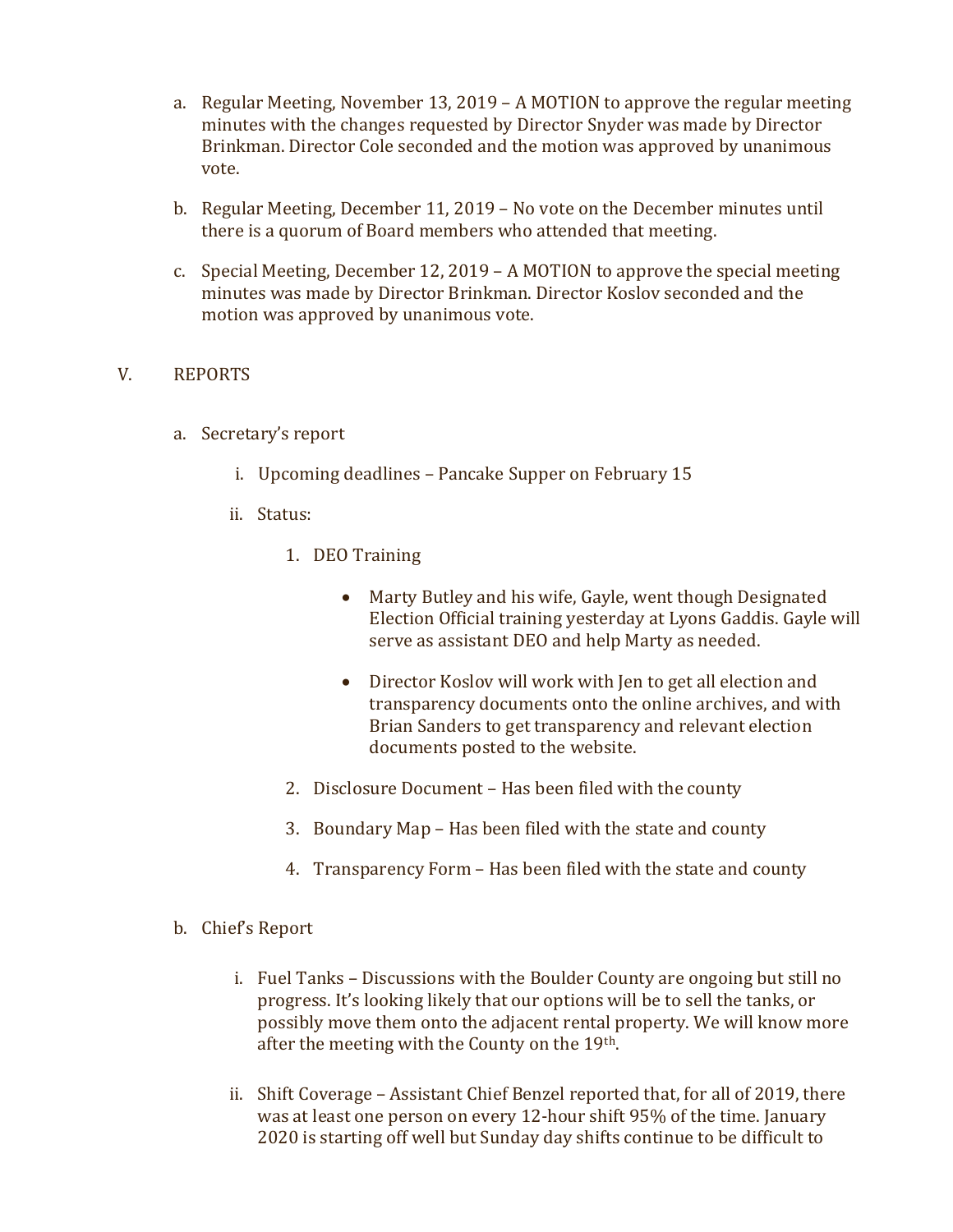staff. Director Koslov proposed considering offering a slightly higher rate of pay for shifts that are regularly proving problematic to find coverage.

- iii. LEU Status After discussing the situation, it was agreed that the taxpayers would benefit more if HFPD continued to use LEU for specific situations and services. LEU is the best option for traffic control since BES is not at option in non-emergent situations. BES has an agreement with the sheriff's office to do traffic control but not do so for Fire Departments so it is beneficial for HFPD to have the option to call LEU for these services. LEU should also be toned on structure fires since they have a good Cascade air system. The Association would recommend maintaining a modified general mutual aid agreement with LEU for these types of incidents, but cancel auto-aid. The Board agreed with their recommendation. Chief Trevithick and Assistant Chief Benzel will work on changing/updating our agreements with LEU.
- iv. Other Issues & Opportunities
	- 1. Chief Trevithick and FF Fillmer are meeting with members of the Hygiene Elementary School to see about partnering to set up a fundraiser to benefit those impacted by the wildfires in Australia. We will know more after the meeting. All next week, duty crewmembers will be going to the elementary school to help design and create posters to promote the fundraiser.
	- 2. Assistant Chief Benzel praised crewmembers who worked on a recent medical call. By the time AMR arrived, the crewmembers had already prepared a patient assessment, started an IV, and done an EKG strip. The ambulance would have left five minutes after it arrived but the little girl wouldn't leave without her teddy bear and her sheep.  $\odot$  The call demonstrated the level at which our responders are prepared, efficient and proactive. It was an excellent representation of successful training and the quality of our department members.

# VI. OLD BUSINESS

- a. Mountain View FPD Meeting, What Next? There was an informal meeting last month between the Board Members of Mountain View and Hygiene, along with both chiefs, to discuss how such an arrangement might look in both the short-term and the long-term, and how it would impact the HFPD.
	- i. There is concern that the HFPD would lose its identity. Mountain View says that we could retain our name but the feeling is that this assurance could erode over time. We would have to double our mill levy if we joined with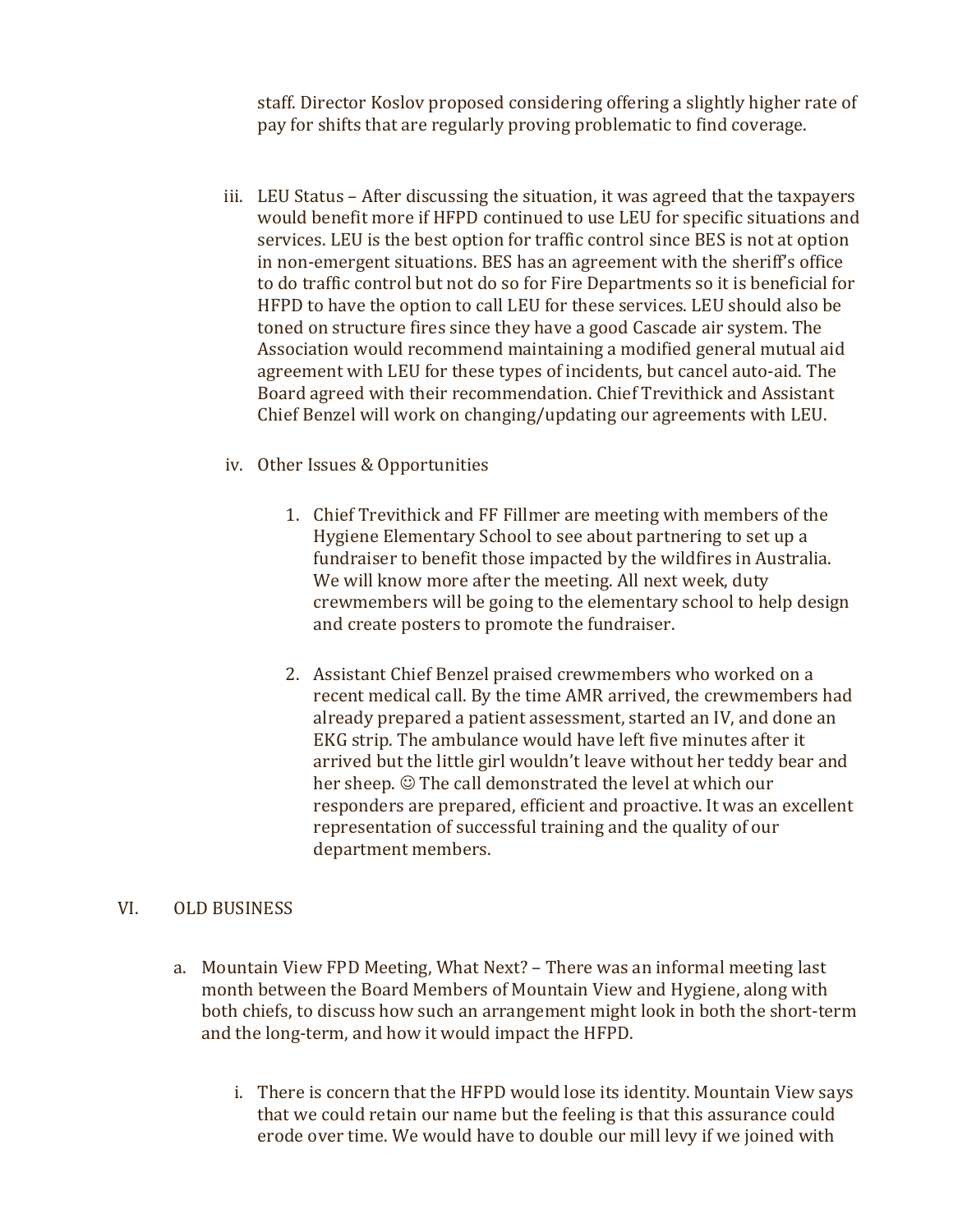Mountain View, and the concern is that it would cost the taxpayers a lot of money while getting only marginal returns on their investment. The biggest appeals of joining with a larger department are the economies of scale, particularly with regards to the administrative and financial resources that they could offer. These are valuable resources but our primary concern is ambulance service, which may improve, but possibly not to a degree commensurate with the increased cost to the taxpayers.

- ii. If we were to pursue doubling our mill levy, we could likely do more with those additional funds if we stayed independent. We could use that money to invest in the department and continue to work towards better ambulance service.
- iii. Longmont is in the best position to provide ambulance service to the HFPD but previous conversations indicate that they would expect too much money for the number of calls that they would have to respond to. We may do better to meet with with Lyons or Boulder Rural to discuss collaborating on ambulance service. Lyons is of particular interest since the greatest expanse of the HFPD border is shared with them. Collaborating with similarly sized Districts would be mutually beneficial and the investment would be more equally financed. The Board will discuss this at the next work session.
- b. Newsletter Director Koslov got a list of registered voters from the County Clerk and Recorder Elections Division and a list of property owners from the Boulder County Assessor's office for all of the HFPD. She will do the same for all property owners so that the newsletter will reach as many members possible within the District. Director Brinkman will look into getting a nonprofit mailing permit and printing cost estimates. Director Koslov will work on combining and consolidating the two lists of District residents.

#### VII. NEW BUSINESS

- a. A MOTION to have a goal to continue dedicating  $\frac{1}{2}$ -mill to the pension fund was made by Director Brinkman. Director Snyder seconded and the motion was approved by unanimous vote.
- b. Notice of Meetings: Posting Location A MOTION to continue posting agendas/notices at the Firehouse, Post Office, and Mountain Fountain was made by Director Koslov. Director Brinkman seconded and the motion was approved by unanimous vote.

#### VIII. AGENDA NEXT MONTH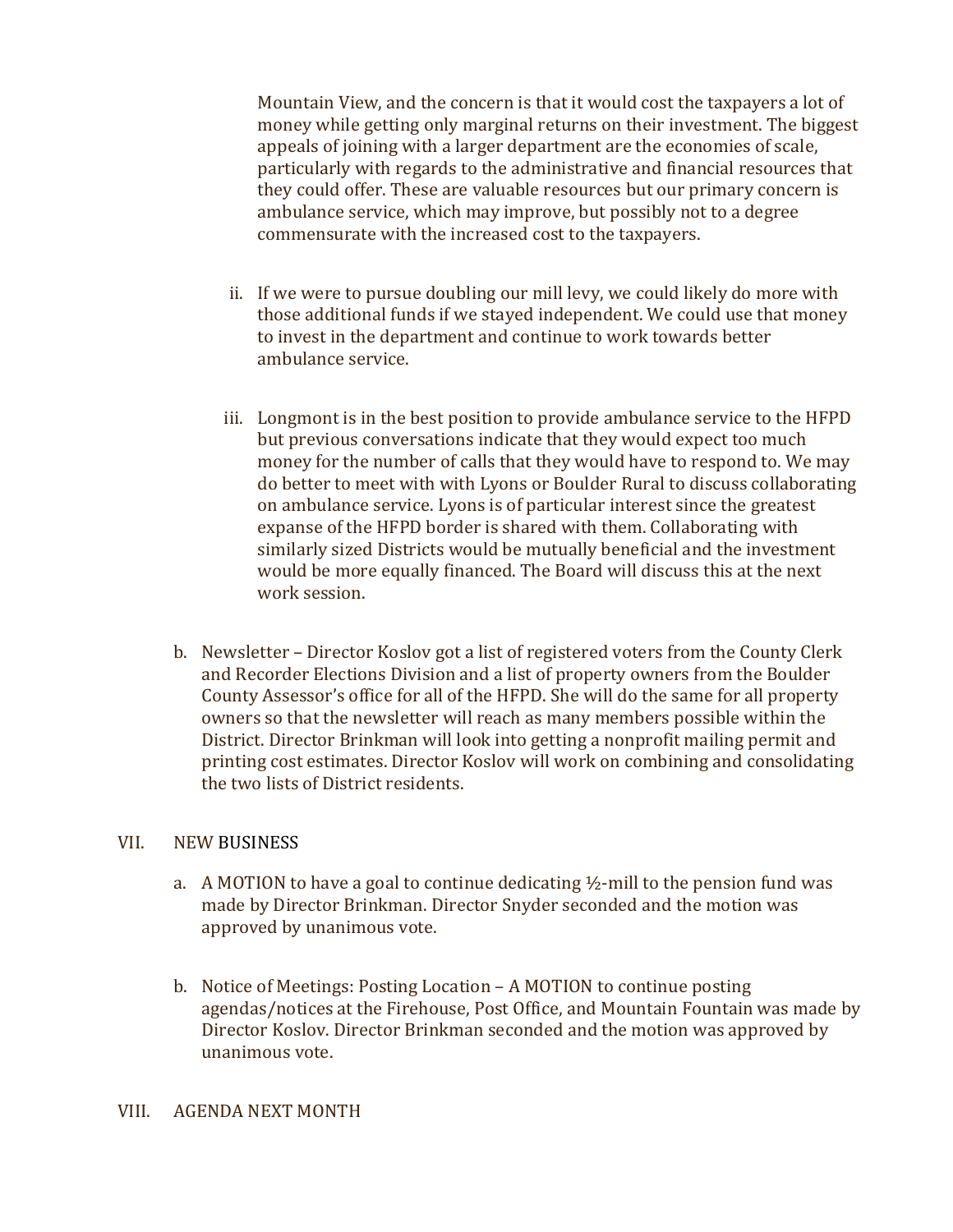- a. Work Session? The Board will have a work session on January 29<sup>th</sup> to discuss and get answers to questions related to ambulance service and how we might formulate it in conjunction with adjoining Districts. EMS Director Cindy Brown and Physician Advisor Ben Wilks will be asked to attend and advise. We would like to know what AMR's contract says about response times based on geographical conditions and how frequently they meet those requirements. Director Snyder will talk with Chief Trevithick and Assistant Chief Benzel to see what kinds of numbers can be prepared in advance of the meeting.
- b. Regular Meeting February  $12<sup>th</sup>$ , 2020
- IX. ADJOURNMENT A MOTION to adjourn the meeting was made by Director Brinkman at 9:20 PM.

# Motion/Resolution Summary:

- MOTION to have Paul Bashor continue to serve as President of the Pension Board
- MOTION to approve the regular meeting minutes with the changes requested by Director Snyder
- MOTION to approve the special meeting minutes
- $\bullet$  MOTION to have a goal to continue dedicating  $\frac{1}{2}$ -mill to the pension fund
- MOTION to continue posting agendas/notices at the Firehouse, Post Office, and Mountain Fountain
- MOTION to adjourn the meeting

## ACTION ITEMS:

## Chief Trevithick

Work with Assistant Chief Benzel on changing/updating our agreements with LEU

## Assistant Chief Benzel

Work with Chief Trevithick on changing/updating our agreements with LEU

## All Board Members - NONE

## Director Snyder

 Talk with Chief Trevithick and Assistant Chief Benzel to see what kinds of AMR statistics can be prepared in advance of the work session

## Director Baldrige - NONE